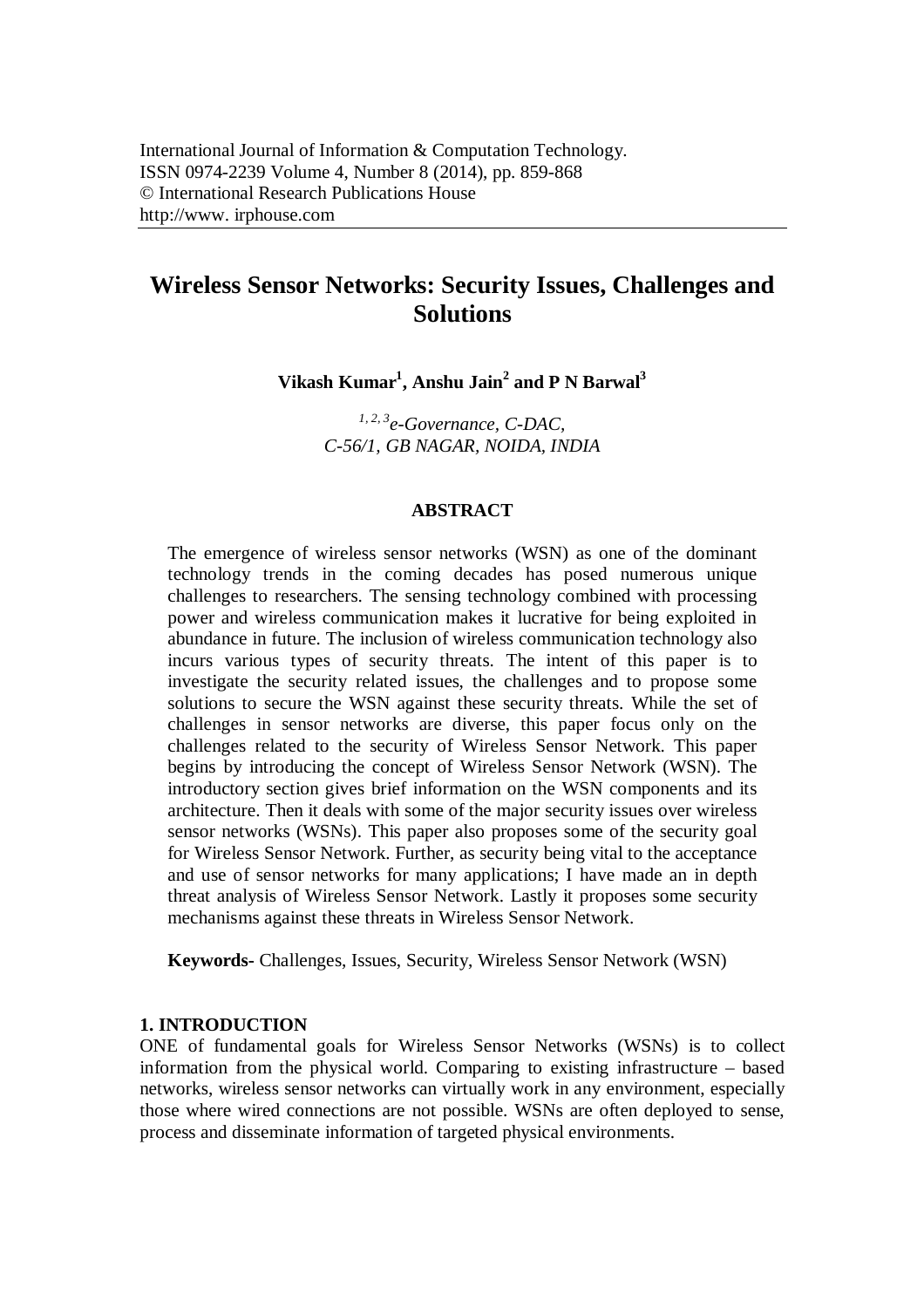In general, WSNs consist of battery-operated sensor devices with computing, data processing, and communicating components. The ways the sensors are deployed can either be in a controlled environment where monitoring and surveillance are critical or in an uncontrolled environment. In the uncontrolled environments, security for sensor networks becomes extremely important. This paper is outlined as follows. Section I provides the introduction to WSN and also covers the basic components and architecture of WSN. Section II describes various security threats of WSN. Section III describes the security challenges in implementing WSN. Section IV provides goals of security in WSN. Section V describes some security mechanism against these security threats. Section VI provides the conclusion of highlighted issues.

### **1.1 WSN Architecture**

In a typical WSN we see following network components –

Sensor nodes (Field devices) – Each sensor network node has typically several parts: a radio transceiver with an internal antenna or connection to an external antenna, a microcontroller, an electronic circuit for .

- a) Interfacing with the sensors and an energy source, usually a battery or an embedded form of energy harvesting.
- b) Gateway or Access points A Gateway enables communication between Host application and field devices.
- c) Network manager A Network Manager is responsible for configuration of the network, scheduling communication between devices (i.e., configuring super frames), management of the routing tables and monitoring and reporting the health of the network.
- d) Security manager The Security Manager is responsible for the generation, storage, and management of keys.

The base stations are one or more distinguished components of the WSN with much more computational, energy and communication resources. They act as a gateway between sensor nodes and the end user as they typically forward data from the WSN on to a server. Other special components in routing based networks are routers, designed to compute, calculate and distribute the routing tables. Many techniques are used to connect to the outside world including mobile phone networks, satellite phones, radio modems, high power Wi-Fi links etc. Figure 1-1 shows the architecture of WSN.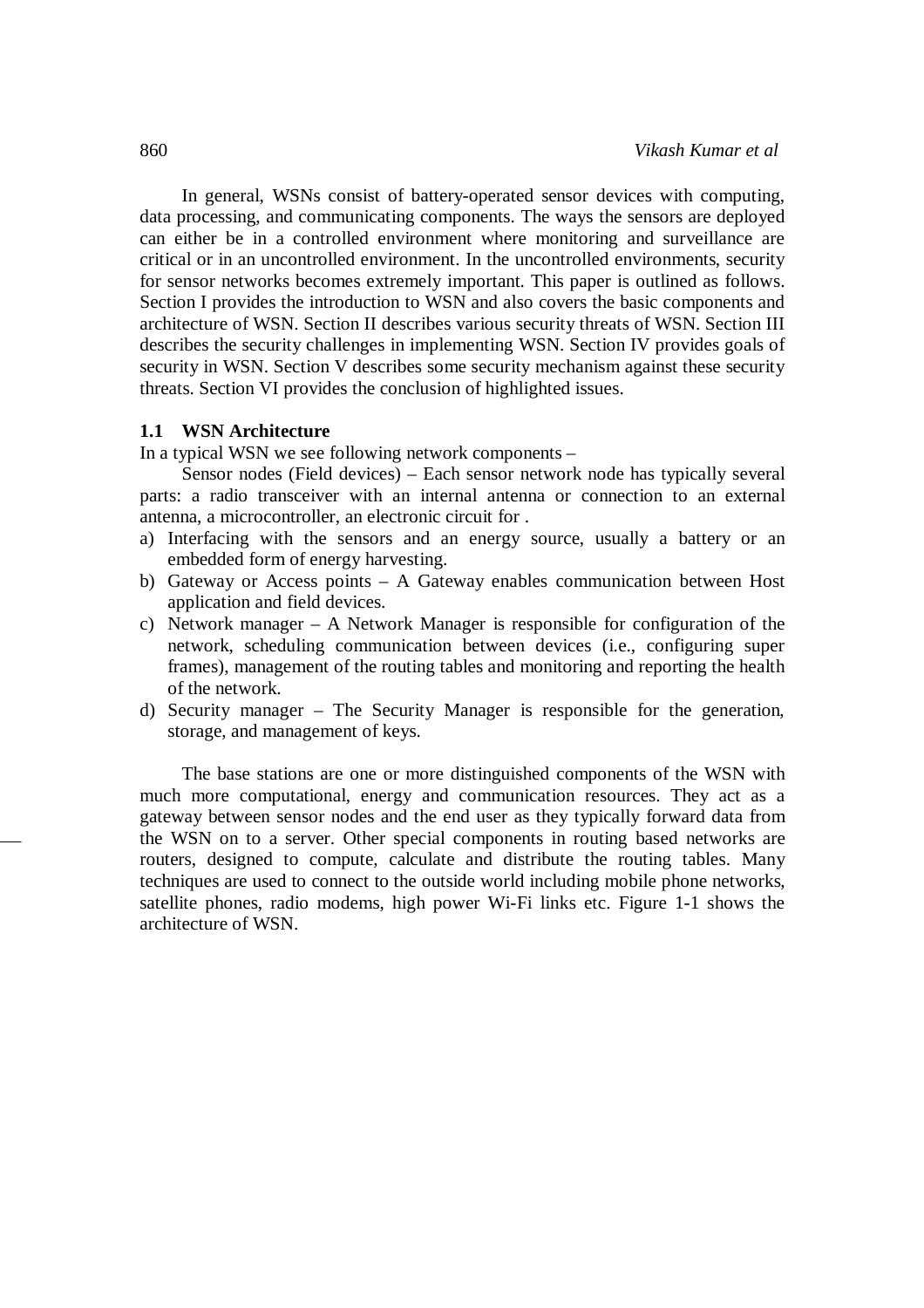

### **2 Security Threats And Issues In WSN**

Wireless Sensor Networks are vulnerable to security attacks due to the broadcast nature of the transmission medium. Basically attacks are broadly classified in two categories i.e. active attacks and passive attacks. This paper points out both of these attacks in details.

### **2.1 Passive Attacks**

The monitoring and listening of the communication channel by unauthorized attackers are known as passive attack. Some of the more common attacks against sensor privacy are:

### **2.1.1 Monitor and Eavesdropping:**

This is the most common attack to privacy. By snooping to the data, the adversary could easily discover the communication contents.

### **2.1.2 Traffic Analysis:**

Even when the messages transferred are encrypted, it still leaves a high possibility analysis of the communication patterns. Sensor activities can potentially reveal enough information to enable an adversary to cause malicious harm to the sensor network.

### **2.1.3 Camouflage Adversaries:**

One can insert their node or compromise the nodes to hide in the sensor network. After that these nodes can copy as a normal node to attract the packets, then misroute the packets, conducting the privacy analysis.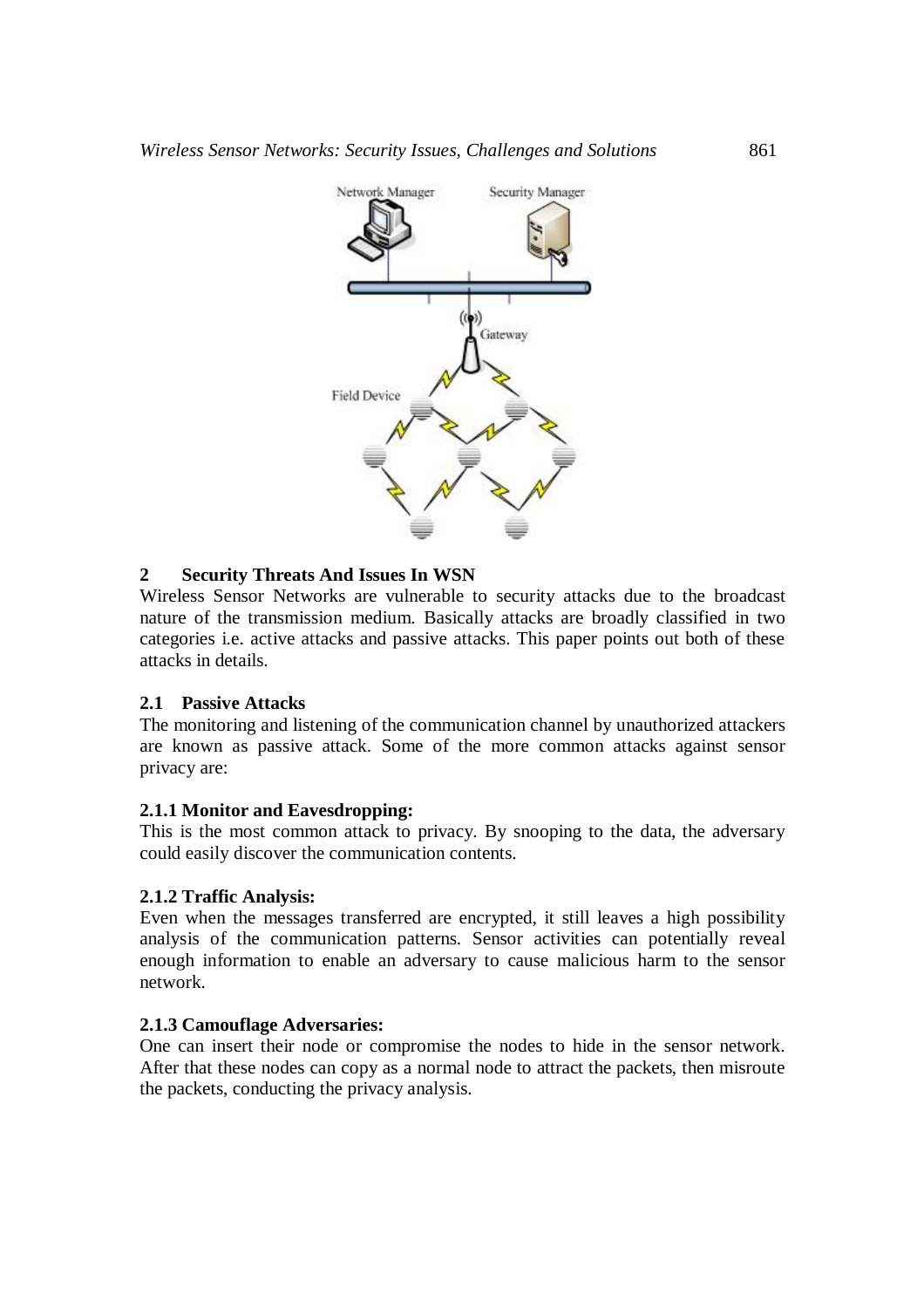# **2.2 Active Attacks**

The unauthorized attackers monitors, listens to and modifies the data stream in the communication channel are known as active attack. The following attacks are active in nature.

# **2.2.1 Routing Attacks in Sensor Networks:**

The attacks which act on the network layer are called routing attacks. The following are the attacks that happen while routing the messages.

# **2.2.1.1 Attacks on Information in transit:**

In a sense or network, sensors monitor the changes of specific parameters or values and report to the sink according to the requirement. While sending the report, the information in transit may be altered, spoofed, replayed again or vanished. As wireless communication is vulnerable to eavesdropping, any attacker can monitor the traffic flow and get into action to Interrupt, intercept, modify or fabricate packets thus, provide wrong information to the base stations or sinks.

# **2.2.1.2 Selective Forwarding:**

A malicious node can selectively drop only certain packets. Especially effective if combined with an attack that gathers much traffic via the node. In sensor networks it is assumed that nodes faithfully forward received messages. But some compromised node might refuse to forward packets, however neighbors might start using another route.

# **2.2.1.3 Black hole/Sinkhole Attack:**

In this attack, a malicious node acts as a black hole to attract all the traffic in the sensor network. In fact, this attack can affect even the nodes those are considerably far from the base stations. Figure 2-1 shows the conceptual view of a black hole/sinkhole attack.



**Figure 2-1:** Conceptual view of Black hole Attack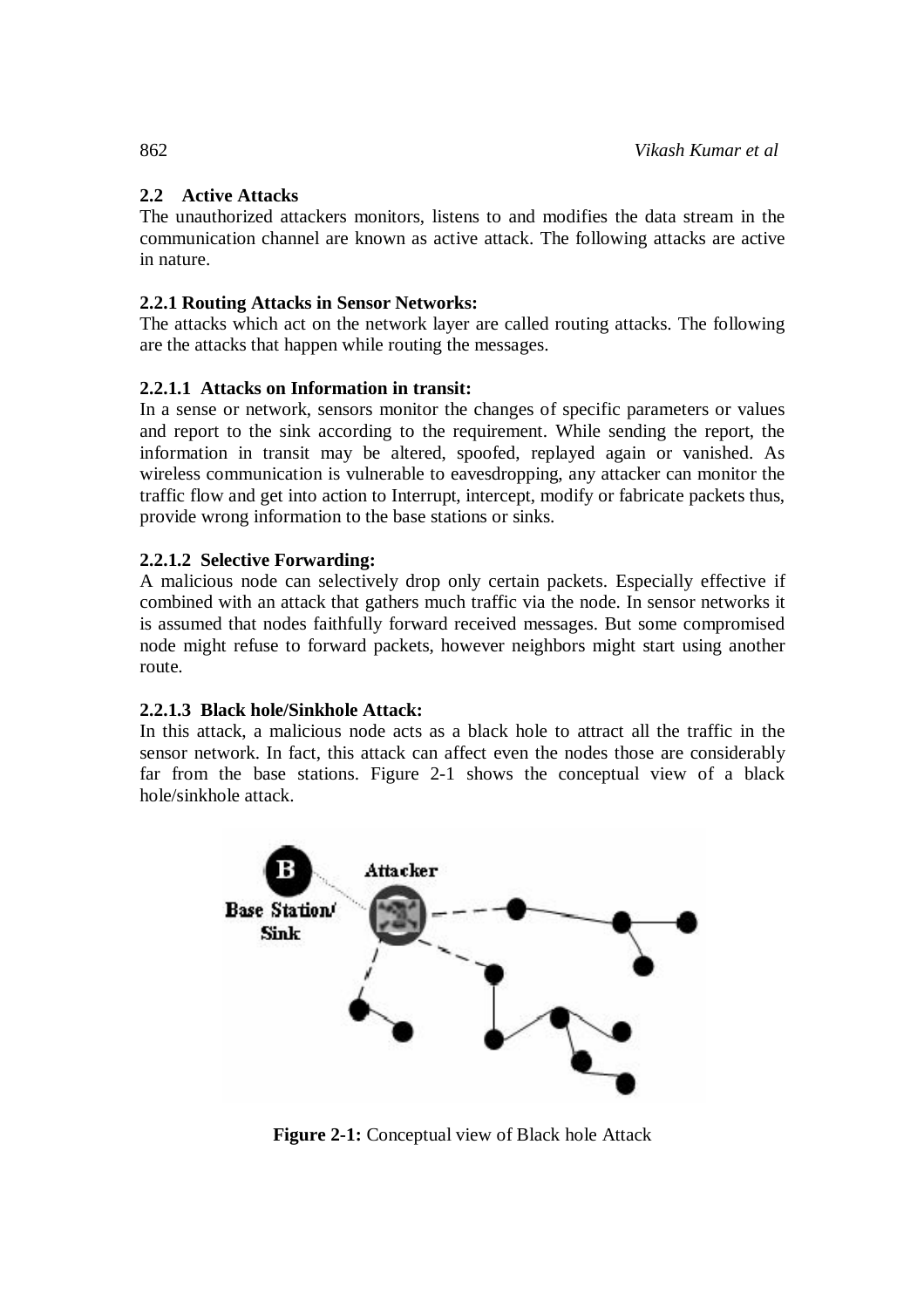### **2.1.1.1 Wormholes Attacks:**

Wormhole attack is a critical attack in which the attacker records the packets (or bits) at one location in the network and tunnels those to another location.



**Figure 2-2:** Wormhole Attack

Figure 2-2 (a and b) shows a situation where a wormhole attack takes place. When a node B (for example, the base station or any other sensor) broadcasts the routing request packet, the attacker receives this packet and replays it in its neighborhood. Each neighboring node receiving this replayed packet will consider itself to be in the range of Node B, and will mark this node as its parent. Hence, even if the victim nodes are multi-hop apart from B, attacker in this case convinces them that B is only a single hop away from them, thus creates a wormhole.

### **2.2.1.4 HELLO flood attacks:**

An attacker sends or replays a routing protocol's HELLO packets from one node to another with more energy. This attack uses HELLO packets as a weapon to convince the sensors in WSN.

### **2.2.2 Denial of Services:**

Denial of Service (DoS) is produced by the unintentional failure of nodes or malicious action. In wireless sensor networks, several types of DoS attacks in different layers might be performed.

### **2.2.3 Node Subversion:**

Capture of a node may reveal its information including disclosure of cryptographic keys and thus compromise the whole sensor network. A particular sensor might be captured, and information (key) stored on it might be obtained by an adversary.

### **2.2.4 Node Malfunction:**

A malfunctioning node will generate inaccurate data that could expose the integrity of sensor network especially if it is a data-aggregating node such as a cluster leader.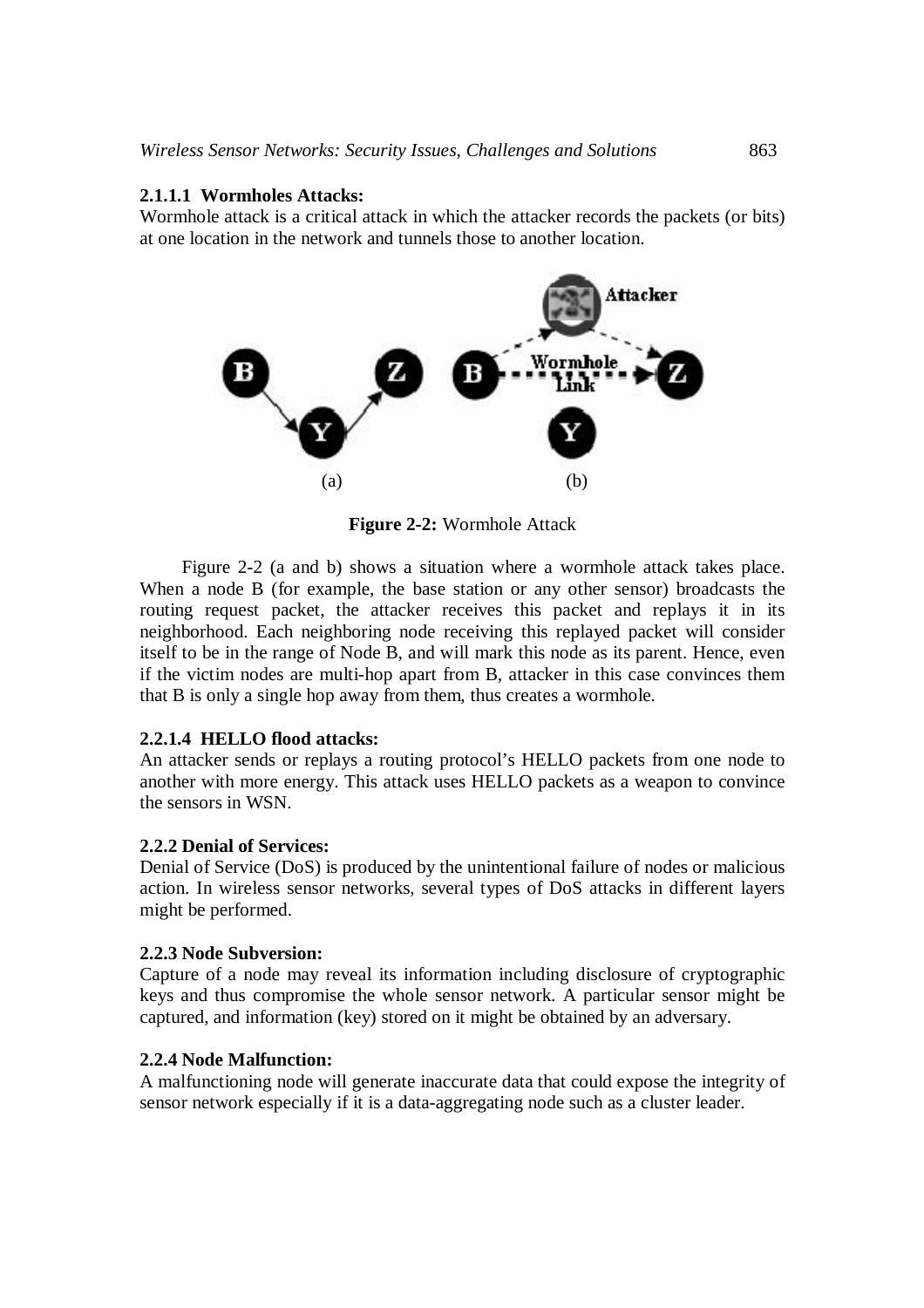# **2.2.5 Node Outage:**

Node outage is the situation that occurs when a node stops its function. In the case where a cluster leader stops functioning, the sensor network protocols should be robust enough to mitigate the effects of node outages by providing an alternate route.

# **2.2.6 Physical Attacks:**

Unlike many other attacks mentioned above, physical attacks destroy sensors permanently, so the losses are irreversible. For instance, attackers can extract cryptographic secrets, tamper with the associated circuitry, modify programming in the sensors, or replace them with malicious sensors under the control of the attacker.

# **2.2.7 Message Corruption:**

Any modification of the content of a message by an attacker compromises its integrity.

# **2.2.8 False Node:**

A false node involves the addition of a node by an adversary and causes the injection of malicious data. An intruder might add a node to the system that feeds false data or prevents the passage of true data. Insertion of malicious node is one of the most dangerous attacks that can occur.

# **2.2.9 Node Replication Attacks:**

Conceptually, a node replication attack is quite simple; an attacker seeks to add a node to an existing sensor network by copying the node ID of an existing sensor node. A node replicated in this approach can severely disrupt a sensor network's performance. Packets can be corrupted or even misrouted.

### **2.2.10 Passive Information Gathering:**

An adversary with powerful resources can collect information from the sensor networks if it is not encrypted. To minimize the threats of passive information gathering, strong encryption techniques needs to be used.

# **3 Security Challenges In Wsn**

The nature of large, ad-hoc, wireless sensor networks presents significant challenges in designing security schemes. A wireless sensor network is a special network which has many constraint compared to a traditional computer network.

### **3.1 Wireless Medium**

The wireless medium is inherently less secure because its broadcast nature makes eavesdropping simple. Any transmission can easily be intercepted, altered, or replayed by an adversary. The wireless medium allows an attacker to easily intercept valid packets and easily inject malicious ones. Although this problem is not unique to sensor networks, traditional solutions must be adapted to efficiently execute on sensor networks.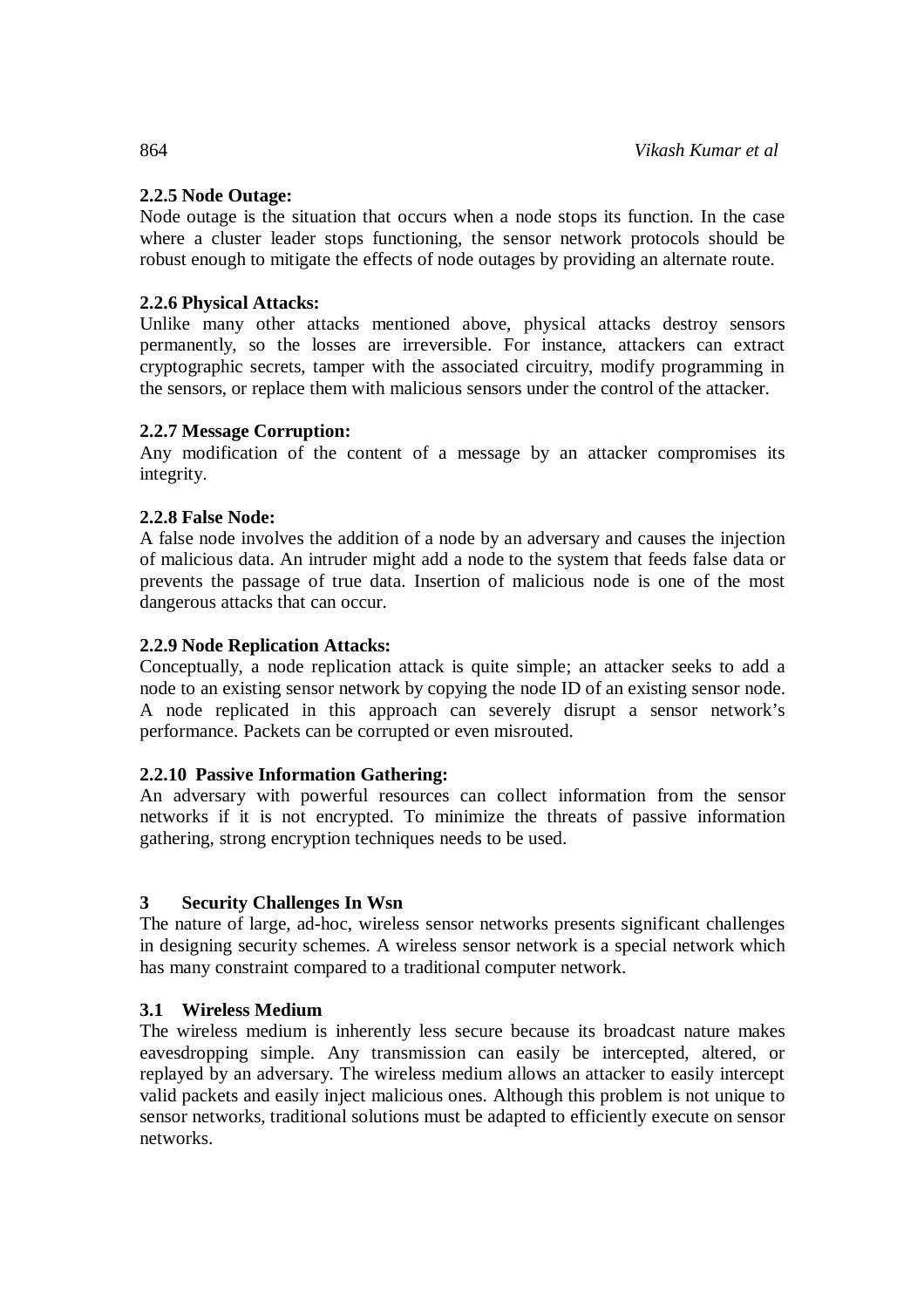# **3.2 Ad-Hoc Deployment:**

The ad-hoc nature of sensor networks means no structure can be statically defined. Nodes may be deployed by airdrop, so nothing is known of the topology prior to deployment. Since nodes may fail or be replaced the network must support selfconfiguration. Security schemes must be able to operate within this dynamic environment.

# **3.3 Hostile Environment**

The next challenging factor is the hostile environment in which sensor nodes function. Motes face the possibility of destruction or capture by attackers. The highly hostile environment represents a serious challenge for security researchers.

# **3.4 Immense Scale**

The proposed scale of sensor networks poses a significant challenge for security mechanisms. Simply networking tens to hundreds of thousands of nodes has proven to be a substantial task.

# **4 Security Goals For Sensor Networks**

The security goals are classified as primary and secondary. The primary goals are known as Standard security goals such as Confidentiality, Integrity, authentication and Availability (CIAA). The secondary goals are Data Freshness, Self Organization, Time Synchronization and Secure Localization.

# **4.1 Primary Goals**

# **4.1.1 Data Confidentiality:**

Confidentiality is the ability to conceal messages from a passive attacker so that any message communicated via the sensor network remains confidential. This is the most important issue in network security. A sensor node should not reveal its data to the neighbors.

### **4.1.2 Data Authentication:**

Authentication ensures the reliability of the message by identifying its origin.

# **4.1.3 Data Integrity:**

Data Integrity in sensor networks is needed to ensure the reliability of data and refers to the ability to confirm that the message has not been tempered with, altered or changed. Even if the network has confidentiality measures there is still a possibility that the data integrity has been compromised by alterations. The integrity of the network will be in trouble when:

- A malicious node present in the network injects false data.
- Unstable conditions due to wireless channel cause damage or loss of data.

# **4.1.4 Data Availability:**

Availability determines whether a node has the ability to use the resources and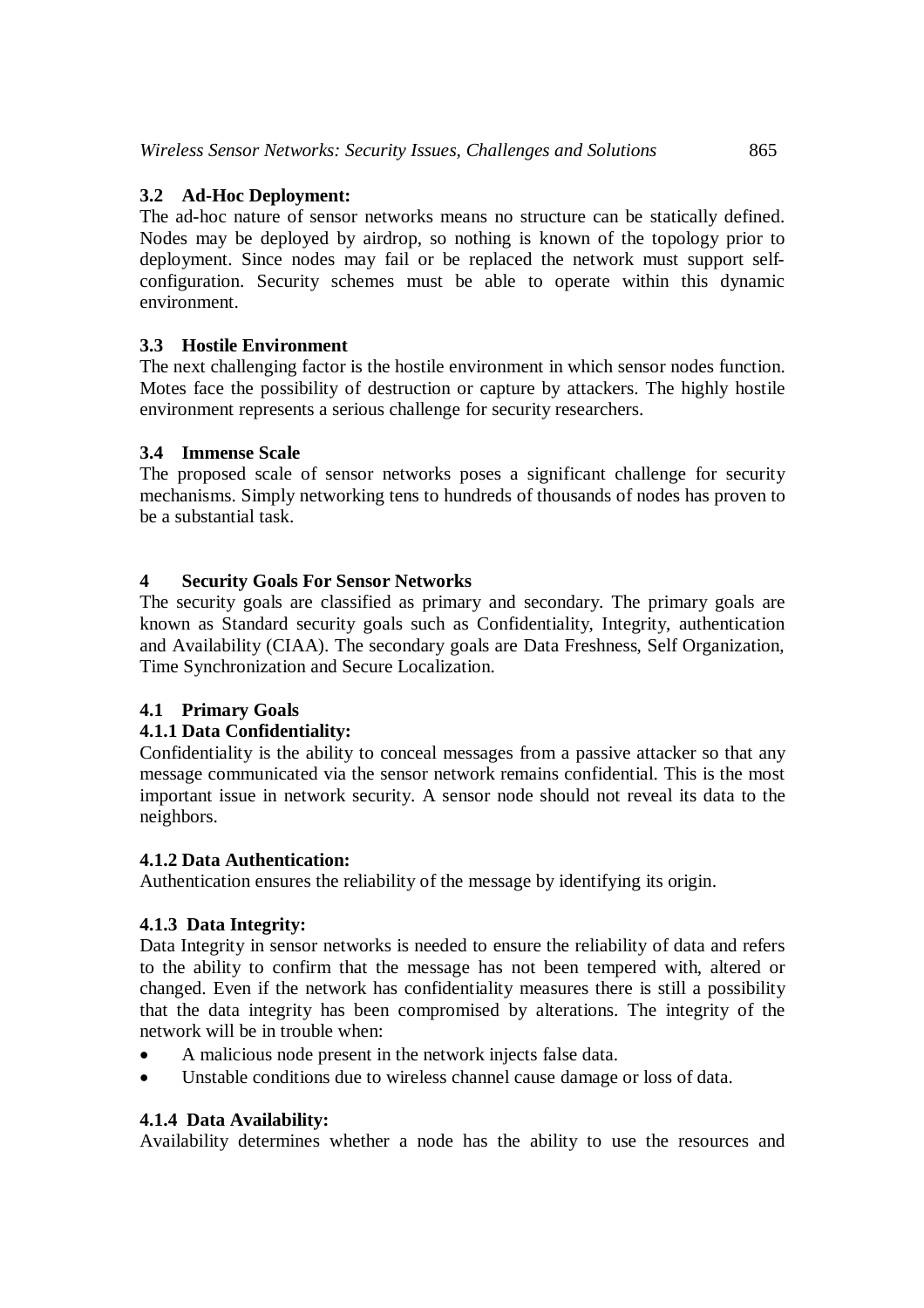whether the network is available for the messages to communicate. However, failure of the base station or cluster leader's availability will eventually threaten the entire sensor network. Thus availability is of primary importance for maintaining an operational network.

# **4.2 Secondary Goals**

# **4.2.1 Data Freshness:**

Even if Data Confidentiality and Data Integrity are assured, there is a need to ensure the freshness of each message. Informally, data freshness suggests that the data is recent, and it ensures that no old messages have been replayed. To solve this problem a nonce or another time-related counter, can be added into the packet to ensure data freshness.

# **4.2.2 Self Organization:**

A wireless sensor network is typically an ad-hoc network, which requires every sensor node be independent and flexible enough to be self-organizing and self-healing according to different situations. There is no fixed infra-structure available for the purpose of network management in a sensor network. This inherent feature brings a great challenge to wireless sensor network security. If self-organization is lacking in a sensor network, the damage resulting from an attack or even the risky environment may be devastating.

# **4.2.3 Time Synchronization:**

Most sensor network applications rely on some form of time synchronization. Sensors may wish to compute the end to end delay of a packet as it travels between two pair wise sensors. A more collaborative sensor network may require group synchronization for tracking applications.

# **4.2.4 Secure Localization**

Often, the utility of a sensor network will rely on its ability to accurately automatically locate each sensor in the network. A sensor network designed to locate faults will need accurate location information in order to pin point the location of a fault. Unfortunately, an attacker can easily manipulate non-secured location information by reporting false signal strengths, replaying signals.

# **5 Security Mechanisms In Wsn**

The security mechanisms are actually used to detect, prevent and recover from the security attacks. A wide variety of security schemes can be invented to counter malicious attacks and these can be categorized as high-level and low-level.

# **5.1 Low-Level Mechanism**

Low-level security primitives for securing sensor networks include: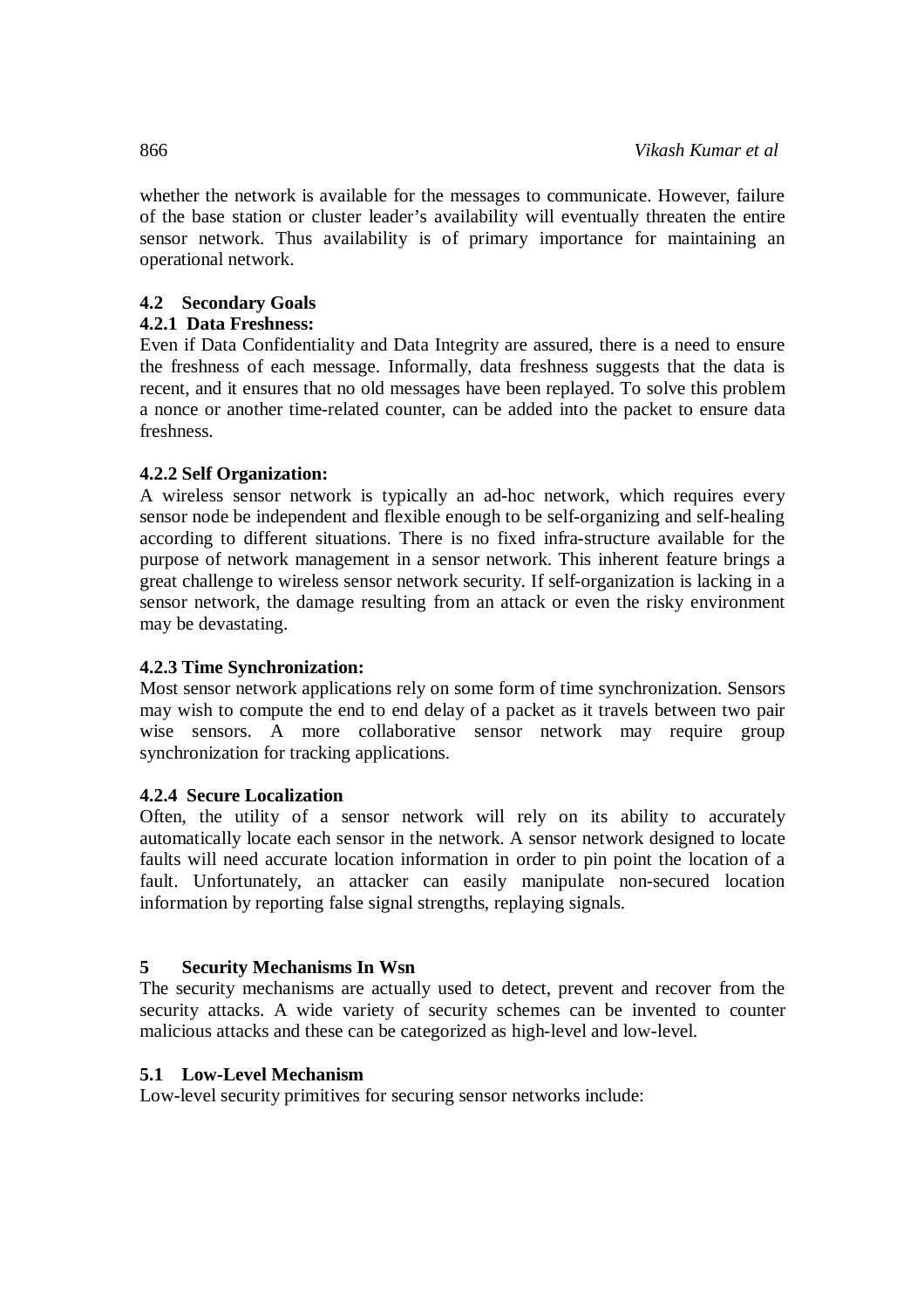# **5.1.1 Key Establishment and Trust Setup:**

The primary requirement of setting up the sensor network is the establishment of cryptographic keys. Generally the sensor devices have limited computational power and the public key cryptographic primitives are too expensive to follow. Keyestablishment techniques need to scale to networks with hundreds or thousands of nodes.

# **5.1.2 Secrecy and Authentication:**

Most of the sensor network applications require protection against eavesdropping, injection, and modification of packets. The earliest sensor networks are likely to use link layer cryptography, because this approach provides the greatest ease of deployment among currently available network cryptographic approaches.

# **5.1.3 Privacy:**

Like other traditional networks, the sensor networks have also force privacy concerns. Initially the sensor networks are deployed for legitimate purpose might subsequently be used in unanticipated ways. Providing awareness of the presence of sensor nodes and data acquisition is particularly important.

# **5.1.4 Robustness to Communication Denial of Service:**

An adversary attempts to disrupt the network's operation

### **5.1.5 Secure routing:**

Routing and data forwarding is a crucial service for enabling communication in sensor networks. Unfortunately, current routing protocols suffer from many security vulnerabilities.

### **6 Conclusion**

Security in Wireless Sensor Network is vital to the acceptance and use of sensor networks. In particular, Wireless Sensor Network product in industry will not get acceptance unless there is a full proof security to the network. This paper summarizes the attacks and their classifications in wireless sensor networks and also an attempt has been made to explore the security mechanism widely used to handle those attacks. The challenges of Wireless Sensor Networks are also briefly discussed.

### **References**

- [1] Römer and Mattern, The Design Space of Wireless Sensor Networks. IEEE Wireless Communications, 2004.
- [2] B. Krishnamashari, D. Estrin and S. Wicker, "Impact of Data Aggregation in Wireless Sensor Networks", Proc. 22nd International Conference Distrib. Comp. Systems, Jul. 2002.